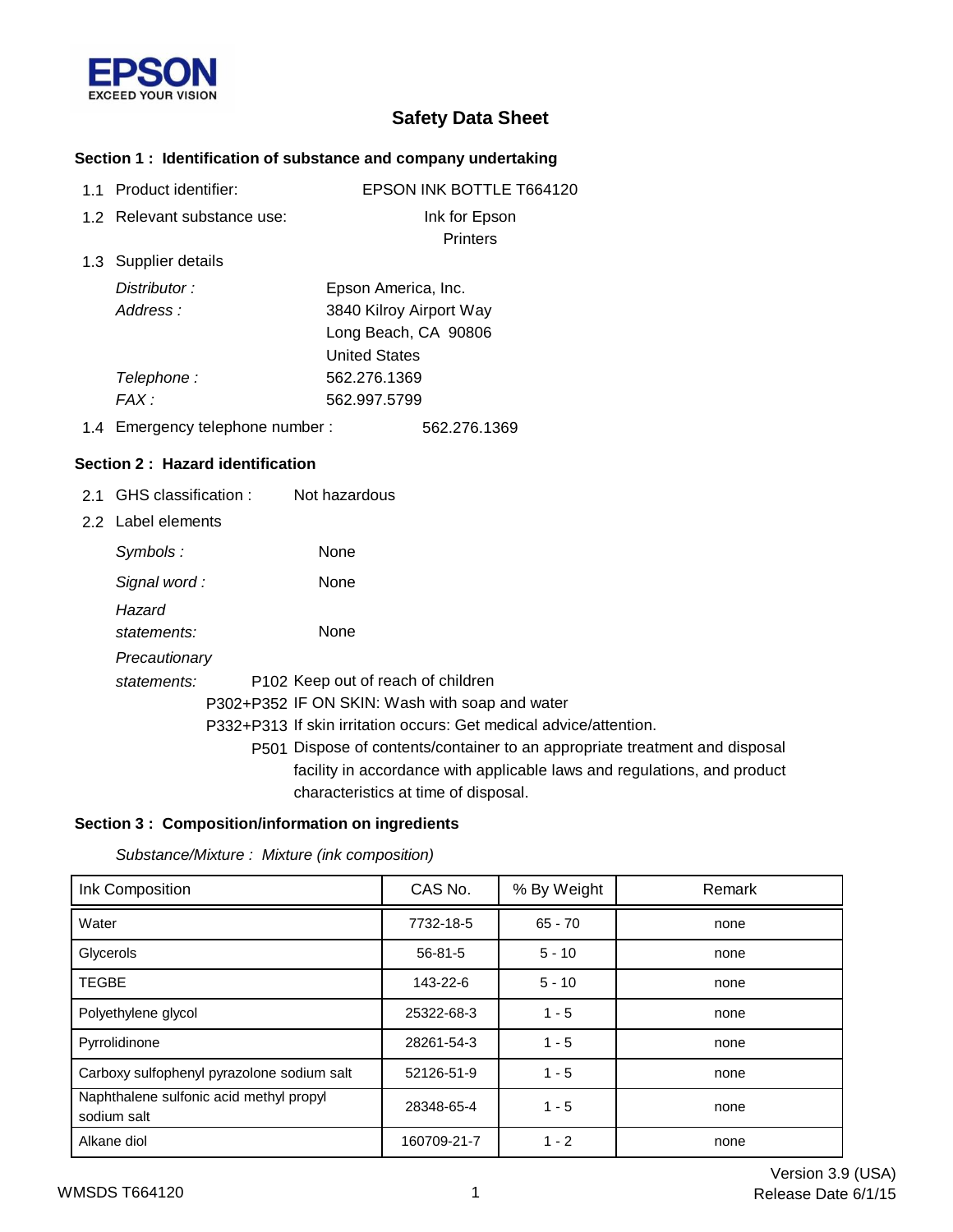

#### **Section 4 : First aid measures**

4.1 Description of measures

| Eyes:                                   | Immediately flush with room temperature, low pressure, clean water.<br>Seek medical attention if irritation continues.                                                            |
|-----------------------------------------|-----------------------------------------------------------------------------------------------------------------------------------------------------------------------------------|
| Skin :                                  | IF ON SKIN: Wash with soap and water. Take off contaminated<br>If skin irritation occurs, get medical advice/attention.                                                           |
| Inhalation:                             | Remove subject to ventilated fresh air. If not breathing, give artificial<br>respiration right away. If breathing is difficult, give oxygen. Seek immediate<br>medical attention. |
| Ingestion:                              | Seek medical advice, and attention if stomach continues to be upset.                                                                                                              |
| Most important<br>symptoms and effects, | Ink contact with skin may cause irritation, swelling, or redness.                                                                                                                 |

both acute and delayed:

4.2

4.3 Indication of any immediate medical attention and special treatment needed : Not necessary

#### **Section 5 : Fire-fighting measures**

| 5.1 Extinguishing media               |                                                                       |
|---------------------------------------|-----------------------------------------------------------------------|
| Suitable media :                      | Water spray, dry chemical, carbon dioxide, or alcohol resistant foam. |
| Unsuitable media :                    | <b>None</b>                                                           |
| 5.2 Special hazards from<br>mixture : | None                                                                  |
| 5.3 Firefighters :                    | Use PPE, avoid a leeward position.                                    |

#### **Section 6 : Accidental release measures**

6.1 Personal precautions, protective equipment, and emergency procedures

*Non-emergency* Eye and skin protection required during clean-up. Use proper ventilation. *personnel :*

*Emergency responders:* None

- 6.2 Environmental precautions : Do not release to sewer, surface, or ground water.
- 6.3 Methods and material for containment and clean-up

*Spill containment :* Use sponges to wipe-up ink.

Spill clean-up : Rinse area with damp cloth. Place waste in closed container for disposal. Wash hands with soap and water.

- *Other information :* Do not dispose of waste to sewer.
- 6.4 Reference to other sections : Please refer to Section 13 for disposal.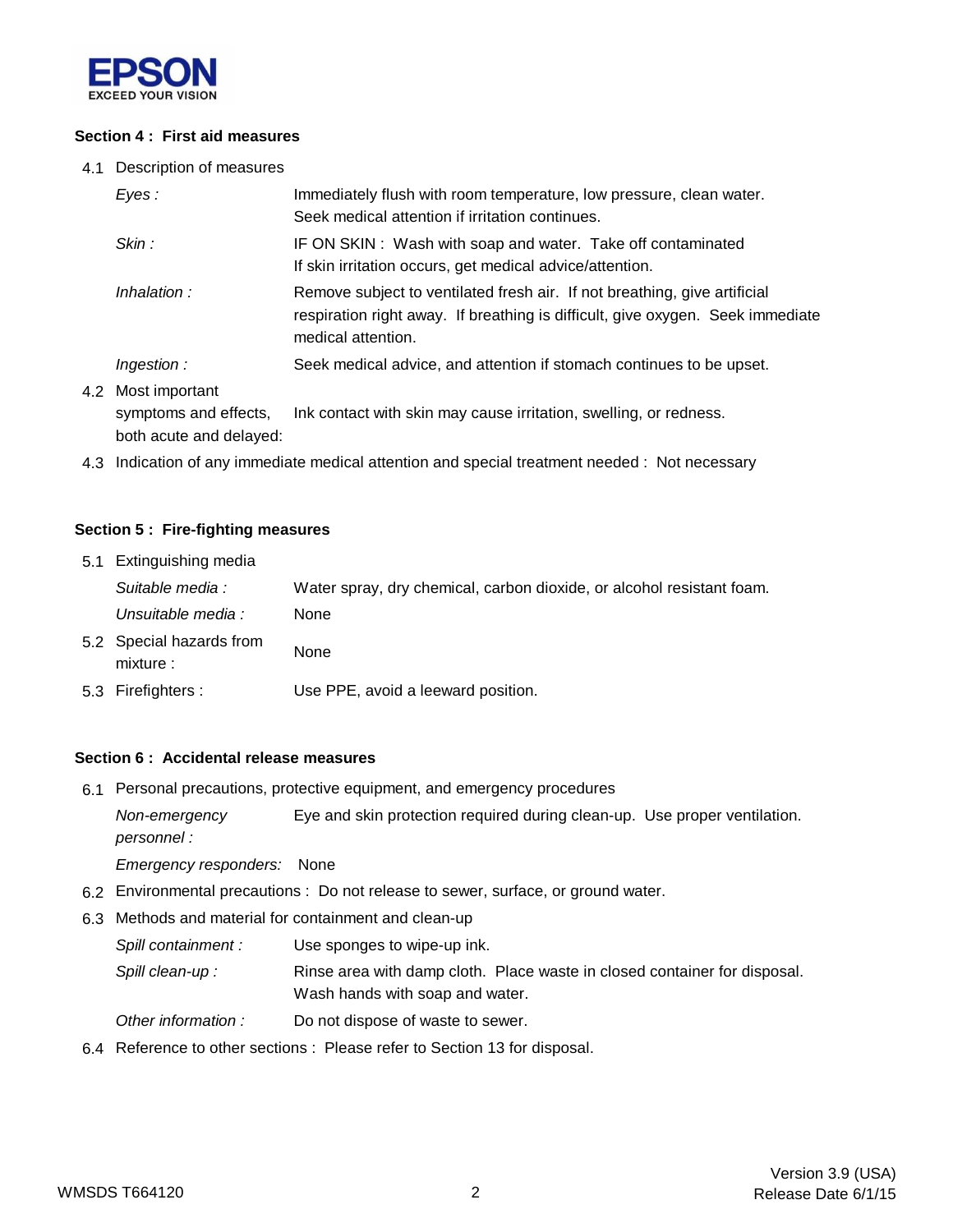

### **Section 7 : Handling and storage**

7.1 Precautions for safe handling

| Recommendations:       | Keep out of reach of children and do not drink ink.<br>Do not dismantle container.                                                                                                                                                          |
|------------------------|---------------------------------------------------------------------------------------------------------------------------------------------------------------------------------------------------------------------------------------------|
| Occupation hygiene:    | Avoid contact with skin, eyes, and clothing.<br>In the case of skin contact, wash with soap and water.                                                                                                                                      |
| 7.2 Safe storage :     | Do not store containers in high or freezing temperatures.<br>Keep containers out of direct sunlight.<br>Do not store containers with oxidizing agents or explosives.<br>Make sure containers are dry before insertion into printer housing. |
| 7.3 Specific end uses: | Not specified                                                                                                                                                                                                                               |

### **Section 8 : Exposure controls / personnel protection**

| 8.1 Control parameters : | Glycerols (CAS No. 56-81-5)<br>ACGIH TLV-TWA 8-hour Exposure Limit is 10 mg/m <sup>3</sup> as glycerin mist.<br>OSHA Z-1 PEL is 5 mg/m <sup>3</sup> as glycerin mist, respirable fraction.<br>OSHA Z-1 PEL is 15 mg/m <sup>3</sup> as glycerin mist, total dust. |
|--------------------------|------------------------------------------------------------------------------------------------------------------------------------------------------------------------------------------------------------------------------------------------------------------|
| 8.2 Exposure controls    |                                                                                                                                                                                                                                                                  |
| Engineering controls:    | Proper ventilation                                                                                                                                                                                                                                               |
| Personal protection :    | Personal protective equipment is not required under suitable use.<br>If there is a possibility of ink exposure, wear protective gloves, clothing, eye,<br>and face protection.                                                                                   |
|                          | Respiratory protection is not required under suitable use.                                                                                                                                                                                                       |
|                          | Thermal hazards are not known under suitable use.                                                                                                                                                                                                                |
| Environmental exposure   |                                                                                                                                                                                                                                                                  |
| controls:                | Not established                                                                                                                                                                                                                                                  |

### **Section 9 : Physical and chemical properties**

9.1 Physical and chemical properties

| Appearance:              | <b>Black liquid</b>                         |
|--------------------------|---------------------------------------------|
| Odor :                   | Slight                                      |
| Odor threshold:          | No data available                           |
| $pH$ :                   | $9.0 - 10.0$                                |
| Melting point:           | Less than $0^{\circ}$ C                     |
| Freezing point:          | Less than $0^{\circ}$ C                     |
| Initial boiling point:   | Greater than 100°C                          |
| Boiling range:           | Greater than 100°C                          |
| Flash point :            | Greater than 120°C (closed cup, ASTM D3278) |
| Evaporation rate :       | No data available                           |
| Flammability(solid/gas): | Not applicable (liquid)                     |
| Upper/lower              |                                             |
| flammability:            | No data available                           |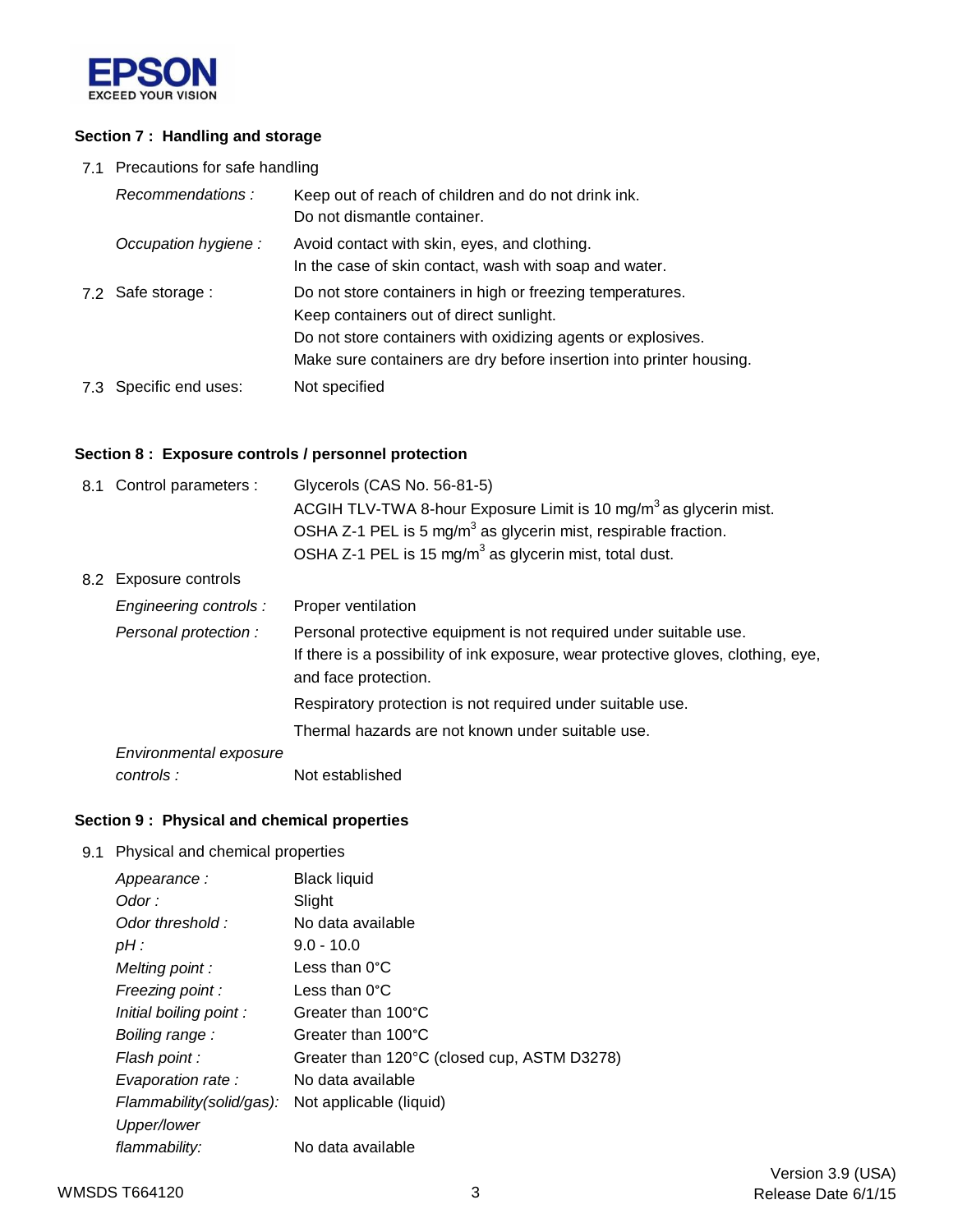

| Upper/lower            |                                    |
|------------------------|------------------------------------|
| explosive limits :     | No data available                  |
| Vapor pressure :       | No data available                  |
| Vapor density:         | Greater than 1 (air = 1)           |
| Relative density:      | 1.06 at 20 $^{\circ}$ C            |
| Solubility(ies):       | Soluble in water                   |
| Partition coefficient: | N-octanol/water, no data available |
| Auto ignition temp :   | No data available                  |
| Decomposition temp:    | No data available                  |
| Viscosity:             | Less than 5 mPa-s at 20°C          |
| Explosive properties : | None                               |
| Oxidizing properties : | None                               |

# **Section 10 : Stability and reactivity**

| 10.2 Chemical stability:<br>10.3 Hazard reactions :<br>None<br>High and freezing temperatures<br>10.4 Conditions to avoid :<br>10.5 Incompatible materials : Oxidizers and explosives<br>10.6 Hazard decomposition : No data available | 10.1 Reactivity: | Stable under normal temperature and pressure |
|----------------------------------------------------------------------------------------------------------------------------------------------------------------------------------------------------------------------------------------|------------------|----------------------------------------------|
|                                                                                                                                                                                                                                        |                  | Stable under normal temperature and pressure |
|                                                                                                                                                                                                                                        |                  |                                              |
|                                                                                                                                                                                                                                        |                  |                                              |
|                                                                                                                                                                                                                                        |                  |                                              |
|                                                                                                                                                                                                                                        |                  |                                              |

## **Section 11 : Toxicological information**

11.1 Toxicological effects

| Acute toxicity Oral LD $_{50}$ :   | $>2500$ mg/kg (rats)  |
|------------------------------------|-----------------------|
| Acute toxicity Dermal LD $_{50}$ : | $>$ 2000 mg/kg (rats) |
| Irritation Eye :                   | No data available     |
| Irritation Skin:                   | No data available     |
| Corrosivity:                       | No data available     |
| Sensitization:                     | No data available     |
| Carcinogenicity:                   | No data available     |
| Mutagenicity:                      | No data available     |
| Reproduction toxicity:             | No data available     |
|                                    |                       |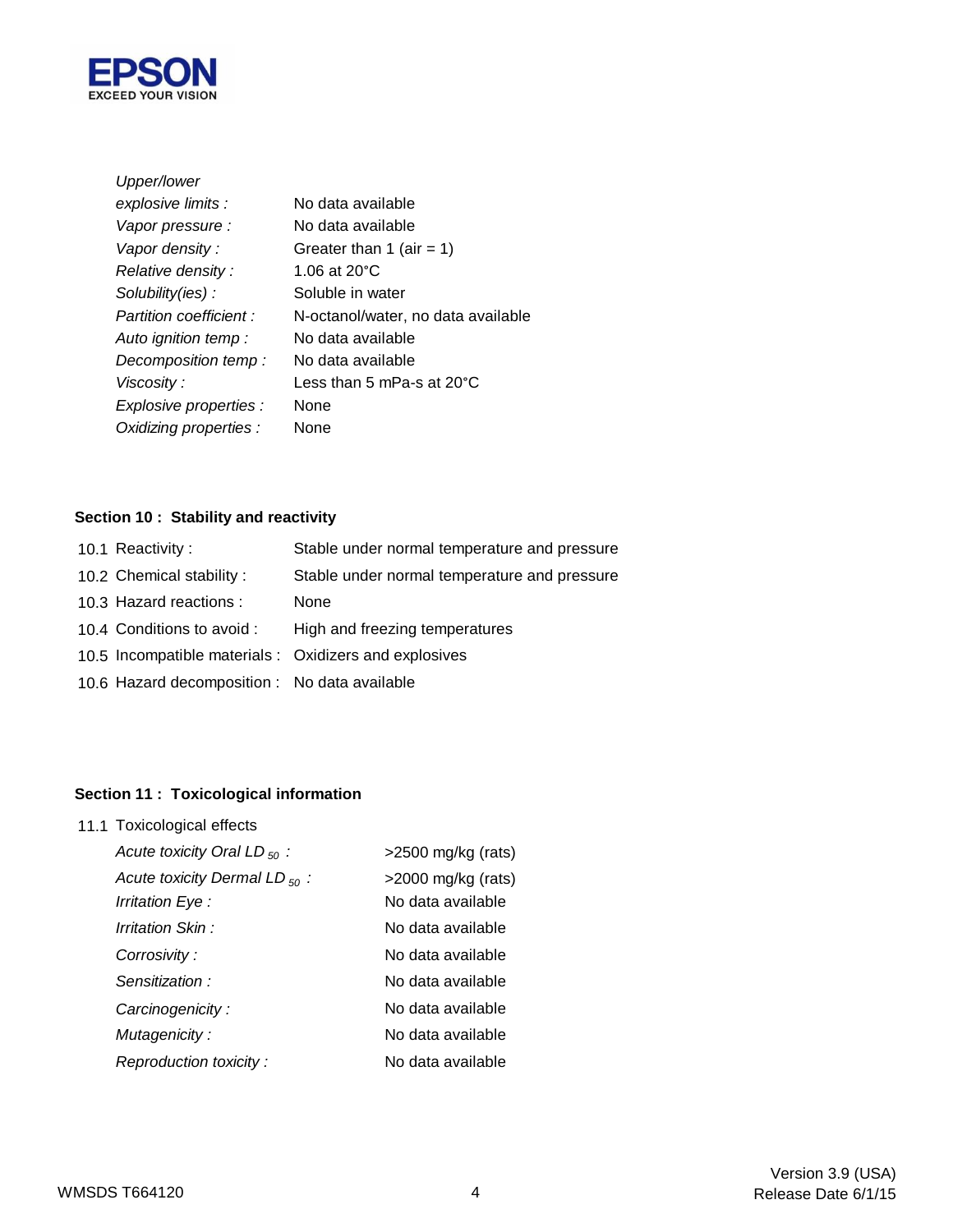

## **Section 12 : Ecological information**

| 12.1 Toxicity:                      | No data available |
|-------------------------------------|-------------------|
| 12.2 Persistence and degradability: | No data available |
| 12.3 Bio accumulative potential :   | No data available |
| 12.4 Mobility in soil:              | No data available |
| 12.5 PBT and vPvB assessment :      | No data available |
| 12.6 Other adverse effects :        | No data available |

#### **Section 13 : Disposal considerations**

| 13.1 Waste treatment | Disposal should be in accordance with federal, state, and local |
|----------------------|-----------------------------------------------------------------|
| methods:             | requirements.                                                   |

#### **Section 14 : Transportation information**

| 14.1 UN number:                             | Not applicable                                             |                |
|---------------------------------------------|------------------------------------------------------------|----------------|
| 14.2 Proper shipping name: Not applicable   |                                                            |                |
| 14.3 Transport hazard class: Not applicable |                                                            |                |
| 14.4 Packing group :                        | Not applicable                                             |                |
| 14.5 Environmental hazards : Not applicable |                                                            |                |
| 14.6 Special precautions : Not applicable   |                                                            |                |
|                                             | 14.7 Bulk transport Annex II of MARPOL 73/78 and IBC Code: | Not applicable |

### **Section 15 : Regulation information** (safety, health, and environmental)

| 15.1 U.S. Information            |                                                                 |  |  |
|----------------------------------|-----------------------------------------------------------------|--|--|
| OSHA Inhalation Hazard:          | Not Regulated (29 CFR 1910.1000(d)(1)(i))                       |  |  |
| TSCA Sec. 4(a) FinalTest Rules : | Not Regulated                                                   |  |  |
| TSCA Sec. 5 SNUR :               | Not Regulated                                                   |  |  |
| TSCA Sec.8(a) PAIR :             | Not Regulated                                                   |  |  |
| TSCA Sec. 12(b) 1-time Export :  | Not Regulated                                                   |  |  |
| Clean Air Act Sec. 112 HAP :     | TEGBE (CAS# 143-22-6)                                           |  |  |
| EPCRA Sec. 313 (SARATitle III) : | Not Regulated                                                   |  |  |
| <b>NFPA Hazard Rating:</b>       | Health(1), Flammability(1), Instability/Reactivity(0), Other(0) |  |  |
| HMIS Hazard Rating:              | Health(1), Flammability(1), Instability/Reactivity(0), PPE (D)  |  |  |
| California Proposition 65 :      | Not Regulated                                                   |  |  |
| 15.2 Canada Information:         |                                                                 |  |  |
| WHMIS Controlled Product:        | Not applicable (manufactured article)                           |  |  |
| 15.3 Chemical safety             |                                                                 |  |  |
| assessment:                      | Chemical safety assessment on ink has not been conducted        |  |  |